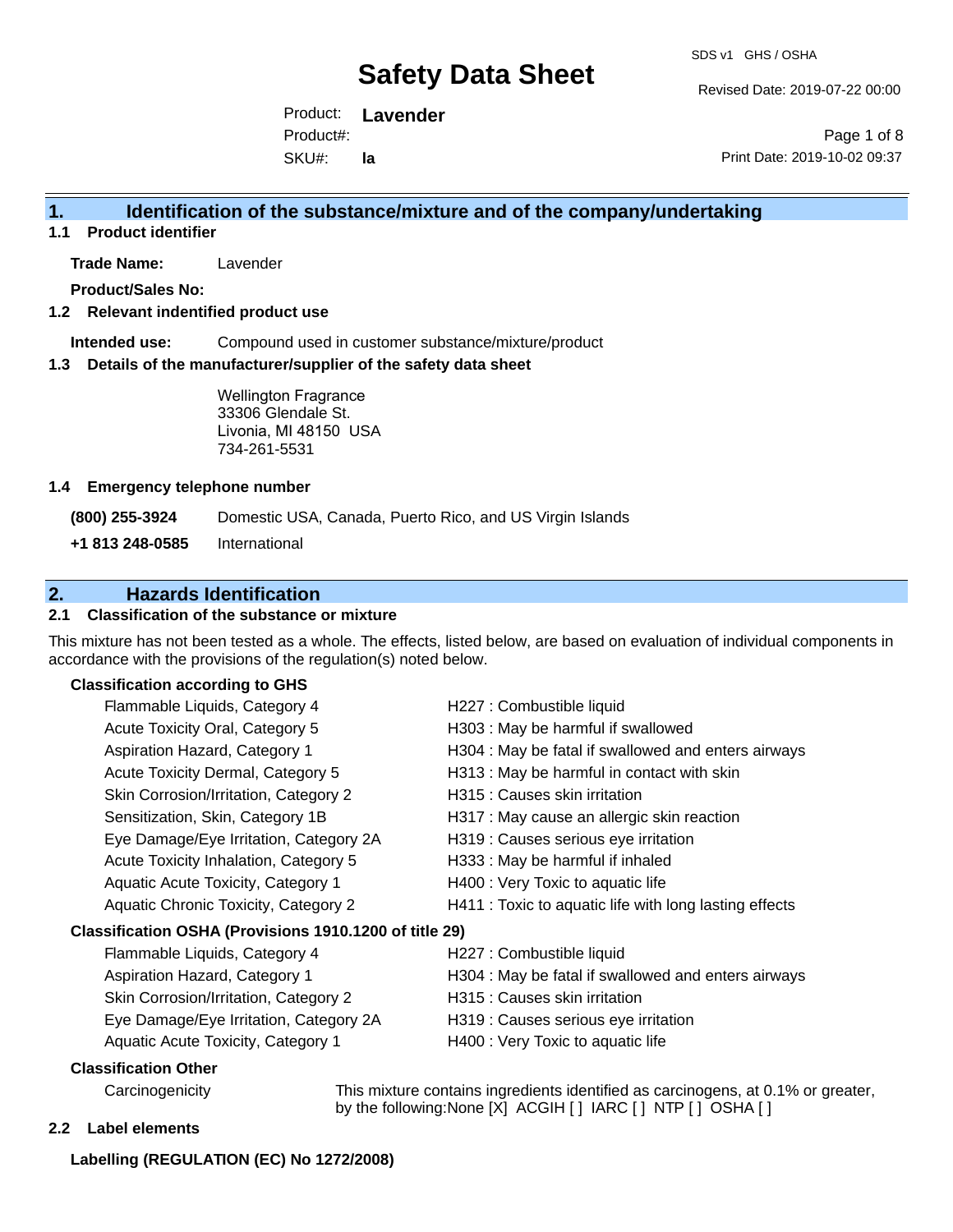Revised Date: 2019-07-22 00:00

Product: **Lavender**  SKU#: Product#: **la**

Page 2 of 8 Print Date: 2019-10-02 09:37

## **Hazard pictograms**





## **Signal Word: Danger**

| <b>Hazard statments</b> |                                                 |  |  |
|-------------------------|-------------------------------------------------|--|--|
| H <sub>22</sub> 7       | Combustible liquid                              |  |  |
| H303                    | May be harmful if swallowed                     |  |  |
| H304                    | May be fatal if swallowed and enters airways    |  |  |
| H313                    | May be harmful in contact with skin             |  |  |
| H315                    | Causes skin irritation                          |  |  |
| H317                    | May cause an allergic skin reaction             |  |  |
| H319                    | Causes serious eye irritation                   |  |  |
| H333                    | May be harmful if inhaled                       |  |  |
| H400                    | Very Toxic to aquatic life                      |  |  |
| H411                    | Toxic to aquatic life with long lasting effects |  |  |

## **Precautionary Statements**

#### **Prevention:**

| P <sub>235</sub>     | Keep cool                                                                                                                             |
|----------------------|---------------------------------------------------------------------------------------------------------------------------------------|
| P <sub>264</sub>     | Wash hands thoroughly after handling                                                                                                  |
| P272                 | Contaminated work clothing should not be allowed out of the workplace                                                                 |
| P <sub>273</sub>     | Avoid release to the environment                                                                                                      |
| Response:            |                                                                                                                                       |
| $P301 + P310 + P331$ | IF SWALLOWED: Immediately call a POISON CENTER or doctor/physician Do NOT<br>induce vomiting                                          |
| $P302 + P352$        | IF ON SKIN: Wash with soap and water                                                                                                  |
| $P304 + P312$        | IF INHALED: Call a POISON CENTER or doctor/physician if you feel unwell                                                               |
| $P305 + P351 + P338$ | IF IN EYES: Rinse cautiously with water for several minutes Remove contact lenses if<br>present and easy to do. continue rinsing      |
| P312                 | Call a POISON CENTER or doctor/physician if you feel unwell                                                                           |
| $P333 + P313$        | If skin irritation or a rash occurs: Get medical advice/attention                                                                     |
| $P337 + P313$        | If eye irritation persists: Get medical advice/attention                                                                              |
| P362                 | Take off contaminated clothing and wash before reuse                                                                                  |
| P363                 | Wash contaminated clothing before reuse                                                                                               |
| P370 + P378          | In case of fire: Use Carbon dioxide (CO2), Dry chemical, or Foam for extinction. Do not use<br>a direct water jet on burning material |
| P391                 | <b>Collect Spillage</b>                                                                                                               |
|                      |                                                                                                                                       |

## **2.3 Other Hazards**

**no data available**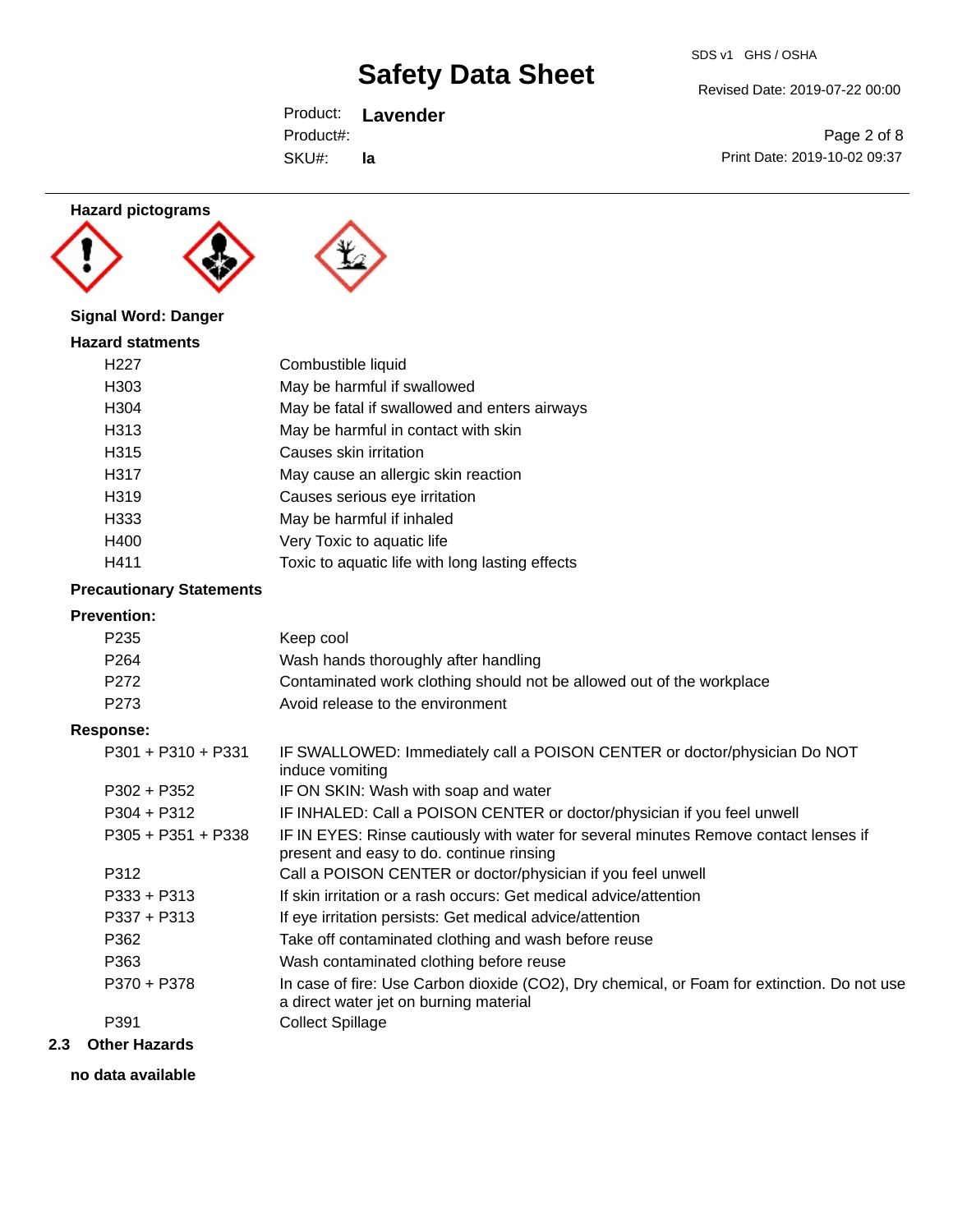Revised Date: 2019-07-22 00:00

Product: **Lavender**  SKU#: Product#: **la**

Page 3 of 8 Print Date: 2019-10-02 09:37

## **3. Composition/Information on Ingredients**

### **3.1 Mixtures**

This product is a complex mixture of ingredients, which contains among others the following substance(s), presenting a health or environmental hazard within the meaning of the UN Globally Harmonized System of Classification and Labeling of Chemicals (GHS):

| CAS#<br>Ingredient                                       | EC#       | Conc.<br>Range | <b>GHS Classification</b>                                                 |
|----------------------------------------------------------|-----------|----------------|---------------------------------------------------------------------------|
| 120-51-4                                                 | 204-402-9 | $50 - 60 %$    | H302; H313; H400; H411                                                    |
| <b>Benzyl Benzoate</b>                                   |           |                |                                                                           |
| 78-70-6<br>Linalool                                      | 201-134-4 | $10 - 20%$     | H227; H303; H315; H317; H319; H402                                        |
| 5989-27-5<br>Limonene                                    | 227-813-5 | $10 - 20%$     | H226; H304; H315; H317; H400; H410                                        |
| 115-95-7                                                 | 204-116-4 | $5 - 10 \%$    | H227; H315; H317; H320; H402                                              |
| <b>Linalyl Acetate</b>                                   |           |                |                                                                           |
| 98-55-5                                                  | 202-680-6 | 5 - 10 %       | H227; H303; H315; H319; H401                                              |
| <b>Terpineol</b>                                         |           |                |                                                                           |
| 105-95-3                                                 | 203-347-8 | $2 - 5%$       | H401                                                                      |
| Ethylene brassylate                                      |           |                |                                                                           |
| 66068-84-6                                               | 266-100-3 | 1 - 2 %        | H315; H401; H411                                                          |
| Isocamphenyl cyclohexanol (mixed isomers)                |           |                |                                                                           |
| 470-82-6                                                 | 207-431-5 | $1 - 2 \%$     | H <sub>226</sub> ; H <sub>303</sub> ; H <sub>316</sub> ; H <sub>317</sub> |
| Eucalyptol                                               |           |                |                                                                           |
| See Section 16 for full text of GHS classification codes |           |                |                                                                           |

See Section 16 for full text of GHS classification codes which where not shown in section 2

Total Hydrocarbon Content (%  $w/w$ ) = 10.80

| 4.<br><b>First Aid Measures</b><br><b>Description of first aid measures</b><br>4.1 |                                                                                                               |  |
|------------------------------------------------------------------------------------|---------------------------------------------------------------------------------------------------------------|--|
| Inhalation:                                                                        | Remove from exposure site to fresh air and keep at rest.<br>Obtain medical advice.                            |  |
| Eye Exposure:                                                                      | Flush immediately with water for at least 15 minutes.<br>Contact physician if symptoms persist.               |  |
| <b>Skin Exposure:</b>                                                              | Remove contaminated clothes. Wash thoroughly with water (and soap).<br>Contact physician if symptoms persist. |  |
| Ingestion:                                                                         | Rinse mouth with water and obtain medical advice.                                                             |  |
| Most important symptoms and effects, both acute and delayed<br>4.2 <sub>1</sub>    |                                                                                                               |  |
| <b>Symptoms:</b>                                                                   | no data available                                                                                             |  |
| <b>Risks:</b>                                                                      | Refer to Section 2.2 "Hazard Statements"                                                                      |  |
| Indication of any immediate medical attention and special treatment needed<br>4.3  |                                                                                                               |  |
| Treatment:                                                                         | Refer to Section 2.2 "Response"                                                                               |  |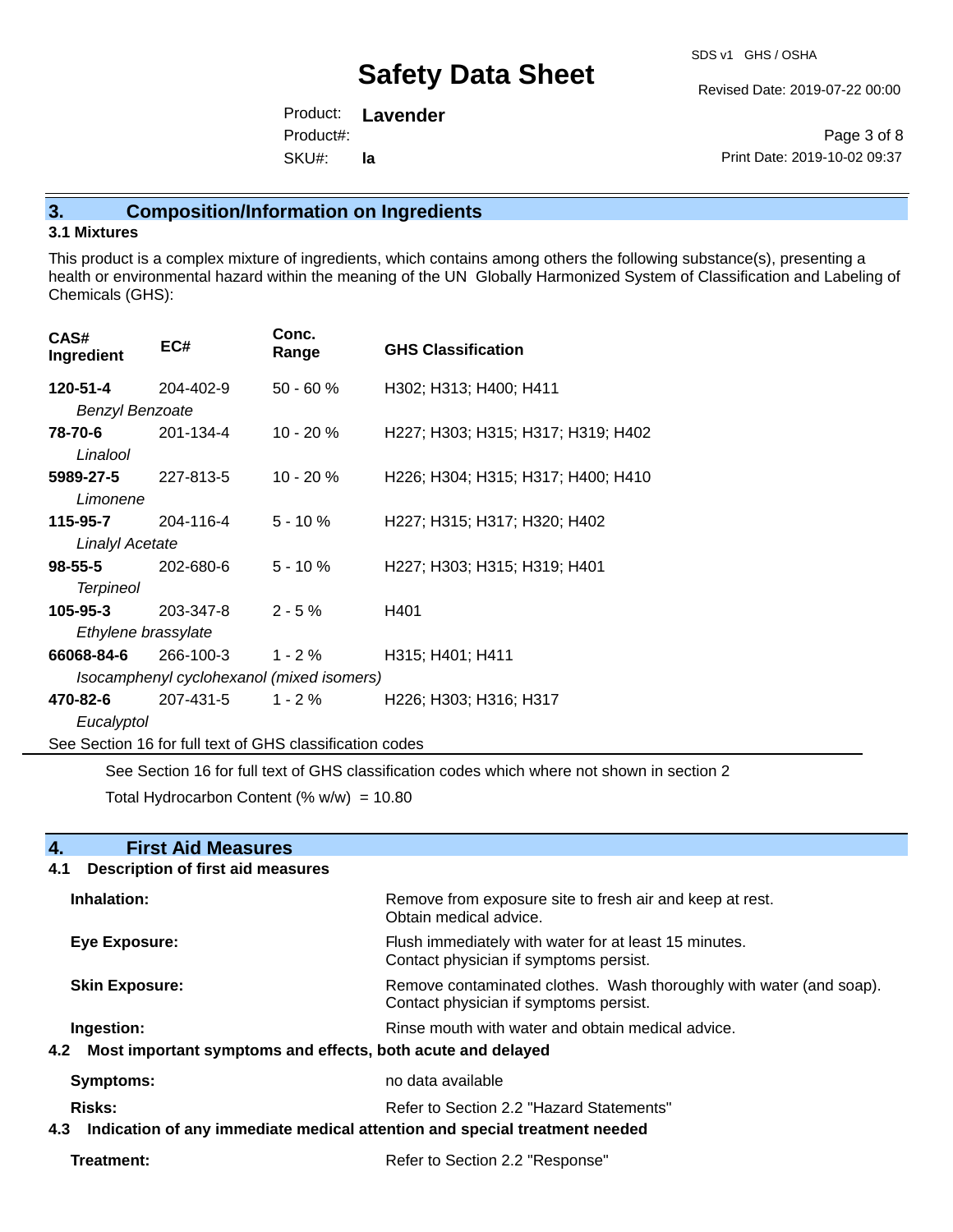Revised Date: 2019-07-22 00:00

Product: **Lavender**  Product#:

SKU#: **la**

Page 4 of 8 Print Date: 2019-10-02 09:37

| 5 <sub>1</sub><br><b>Fire-Fighting measures</b>              |                                                   |  |
|--------------------------------------------------------------|---------------------------------------------------|--|
| <b>Extinguishing media</b><br>5.1                            |                                                   |  |
| Suitable:                                                    | Carbon dioxide (CO2), Dry chemical, Foam          |  |
| Unsuitable                                                   | Do not use a direct water jet on burning material |  |
| Special hazards arising from the substance or mixture<br>5.2 |                                                   |  |
| During fire fighting:                                        | Water may be ineffective                          |  |
| <b>Advice for firefighters</b><br>5.3                        |                                                   |  |
| <b>Further information:</b>                                  | Standard procedure for chemical fires             |  |
|                                                              |                                                   |  |

### **6. Accidental Release Measures**

#### **6.1 Personal precautions, protective equipment and emergency procedures**

Avoid inhalation and contact with skin and eyes. A self-contained breathing apparatus is recommended in case of a major spill.

#### **6.2 Environmental precautions**

Keep away from drains, soil, and surface and groundwater.

### **6.3 Methods and materials for containment and cleaning up**

Clean up spillage promptly. Remove ignition sources. Provide adequate ventilation. Avoid excessive inhalation of vapors. Gross spillages should be contained by use of sand or inert powder and disposed of according to the local regulations.

#### **6.4 Reference to other sections**

Not Applicable

## **7. Handling and Storage**

#### **7.1 Precautions for safe handling**

Apply according to good manufacturing and industrial hygiene practices with proper ventilation. Do not drink, eat or smoke while handling. Respect good personal hygiene.

#### **7.2 Conditions for safe storage, including any incompatibilities**

Store in a cool, dry and ventilated area away from heat sources and protected from light in tightly closed original container. Avoid uncoated metal container. Keep air contact to a minimum.

#### **7.3 Specific end uses**

No information available

### **8. Exposure Controls/Personal Protection**

### **8.1 Control parameters**

**Exposure Limits:** Contains no substances with occupational exposure limit values.

**Engineering Controls:** Use local exhaust as needed.

#### **8.2 Exposure controls - Personal protective equipment**

**Eye protection:** Tightly sealed goggles, face shield, or safety glasses with brow guards and side shields, etc. as may be appropriate for the exposure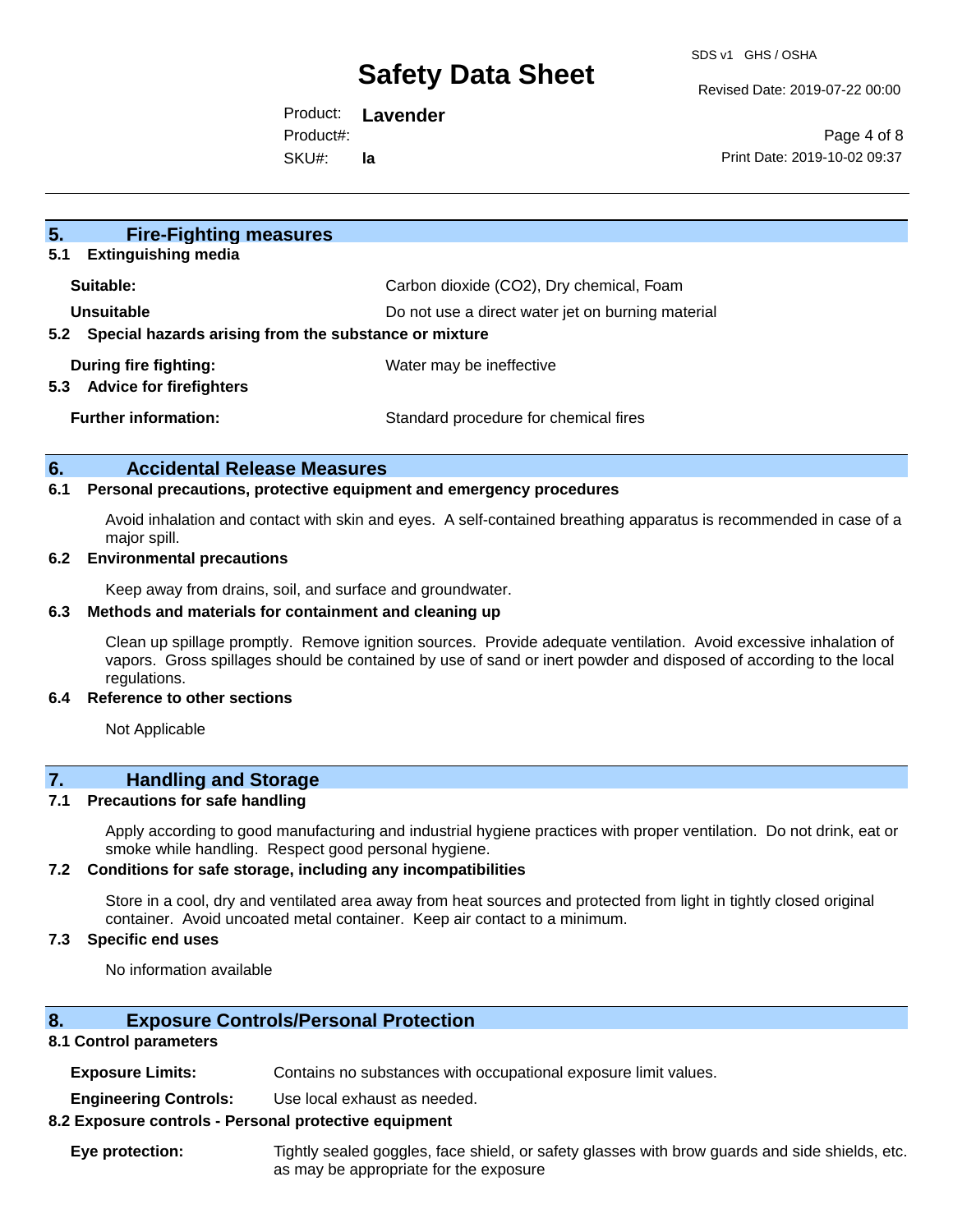SDS v1 GHS / OSHA

Revised Date: 2019-07-22 00:00

| Product:  | <b>Lavender</b> |
|-----------|-----------------|
| Product#: |                 |
| SKU#:     | la              |

Page 5 of 8 Print Date: 2019-10-02 09:37

| <b>Respiratory protection:</b> | Avoid excessive inhalation of concentrated vapors. Apply local ventilation where appropriate. |
|--------------------------------|-----------------------------------------------------------------------------------------------|
| <b>Skin protection:</b>        | Avoid Skin contact. Use chemically resistant gloves as needed.                                |

## **9. Physical and Chemical Properties**

## **9.1 Information on basic physical and chemical properties**

| Appearance:                  | Liquid                                      |
|------------------------------|---------------------------------------------|
| Odor:                        | Conforms to Standard                        |
| Color:                       | Pale Yellow to Golden (Olive) Yellow (G2-5) |
| <b>Viscosity:</b>            | Liquid                                      |
| <b>Freezing Point:</b>       | Not determined                              |
| <b>Boiling Point:</b>        | Not determined                              |
| <b>Melting Point:</b>        | Not determined                              |
| <b>Flashpoint (CCCFP):</b>   | 165 F (73.89 C)                             |
| <b>Auto flammability:</b>    | Not determined                              |
| <b>Explosive Properties:</b> | None Expected                               |
| <b>Oxidizing properties:</b> | None Expected                               |
| Vapor Pressure (mmHg@20 C):  | 0.1539                                      |
| %VOC:                        | 0.15                                        |
| Specific Gravity @ 25 C:     | 1.0060                                      |
| Density @ 25 C:              | 1.0030                                      |
| Refractive Index @ 20 C:     | 1.5190                                      |
| Soluble in:                  | Oil                                         |

## **10. Stability and Reactivity**

| 10.1 Reactivity                         | None                                               |
|-----------------------------------------|----------------------------------------------------|
| <b>10.2 Chemical stability</b>          | Stable                                             |
| 10.3 Possibility of hazardous reactions | None known                                         |
| 10.4 Conditions to avoid                | None known                                         |
| 10.5 Incompatible materials             | Strong oxidizing agents, strong acids, and alkalis |
| 10.6 Hazardous decomposition products   | None known                                         |

## **11. Toxicological Information**

#### **11.1 Toxicological Effects**

Acute Toxicity Estimates (ATEs) based on the individual Ingredient Toxicity Data utilizing the "Additivity Formula"

**Acute toxicity - Inhalation - (Rat) mg/L/4hr** (LD50: 52.7597) May be harmful if inhaled

**Acute toxicity - Oral - (Rat) mg/kg** (LD50: 2038.0306) May be harmful if swallowed Acute toxicity - Dermal - (Rabbit) mg/kg<br>
(LD50: 3373.6047) May be harmful in contact with skin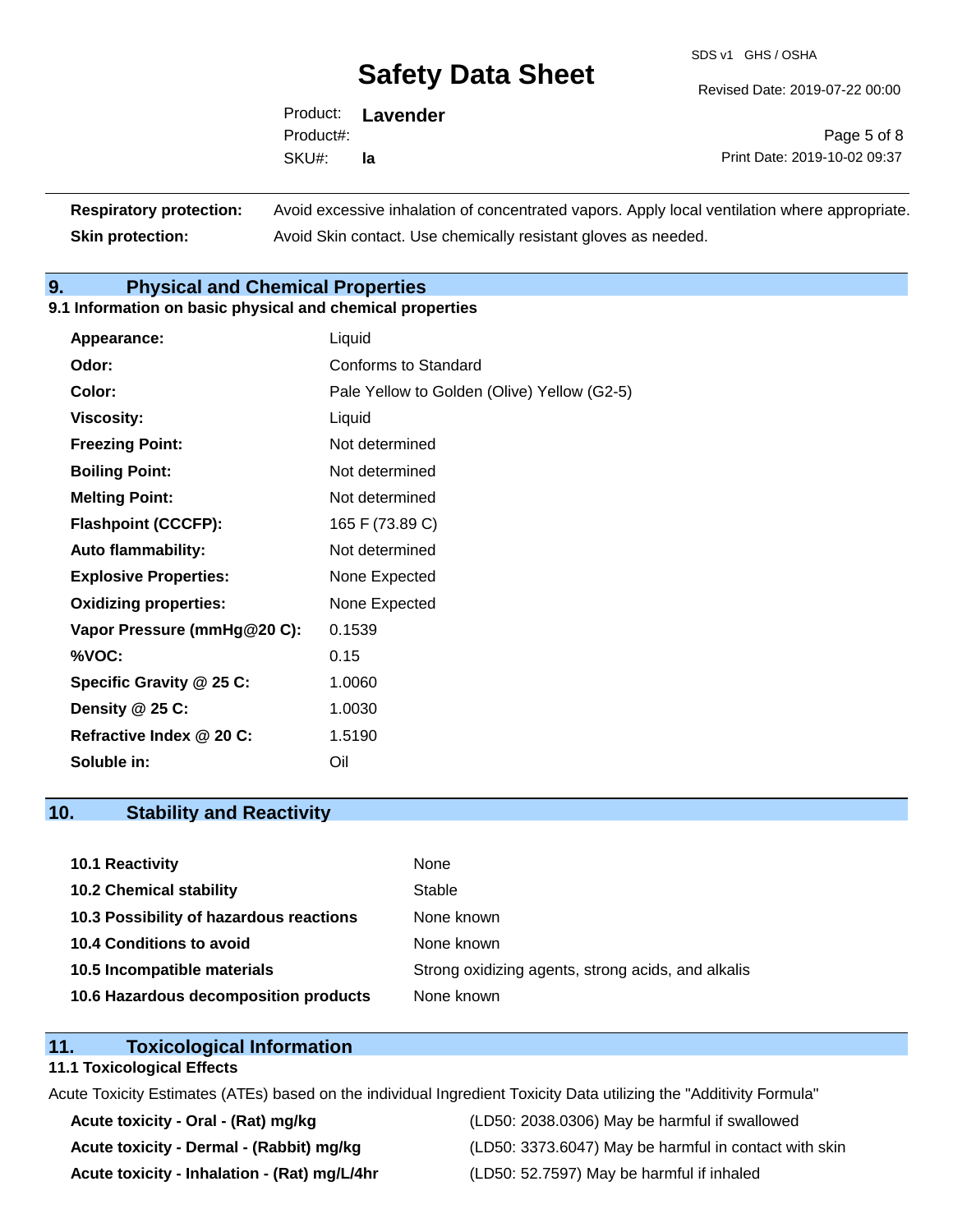SDS v1 GHS / OSHA

Revised Date: 2019-07-22 00:00

Product: **Lavender**  SKU#: Product#: **la**

Page 6 of 8 Print Date: 2019-10-02 09:37

| Skin corrosion / irritation                        | May be harmful if inhaled                                |
|----------------------------------------------------|----------------------------------------------------------|
| Serious eye damage / irritation                    | Causes serious eye irritation                            |
| <b>Respiratory sensitization</b>                   | Not classified - the classification criteria are not met |
| <b>Skin sensitization</b>                          | May cause an allergic skin reaction                      |
| <b>Germ cell mutagenicity</b>                      | Not classified - the classification criteria are not met |
| Carcinogenicity                                    | Not classified - the classification criteria are not met |
| <b>Reproductive toxicity</b>                       | Not classified - the classification criteria are not met |
| Specific target organ toxicity - single exposure   | Not classified - the classification criteria are not met |
| Specific target organ toxicity - repeated exposure | Not classified - the classification criteria are not met |
| <b>Aspiration hazard</b>                           | May be fatal if swallowed and enters airways             |
|                                                    |                                                          |
| 12.<br><b>Ecological Information</b>               |                                                          |

| 12.1 Toxicity                      |                                                 |  |  |
|------------------------------------|-------------------------------------------------|--|--|
| <b>Acute acquatic toxicity</b>     | Very Toxic to aquatic life                      |  |  |
| <b>Chronic acquatic toxicity</b>   | Toxic to aquatic life with long lasting effects |  |  |
| <b>Toxicity Data on soil</b>       | no data available                               |  |  |
| <b>Toxicity on other organisms</b> | no data available                               |  |  |
| 12.2 Persistence and degradability | no data available                               |  |  |
| 12.3 Bioaccumulative potential     | no data available                               |  |  |
| 12.4 Mobility in soil              | no data available                               |  |  |
| 12.5 Other adverse effects         | no data available                               |  |  |

## **13. Disposal Conditions**

## **13.1 Waste treatment methods**

Do not allow product to reach sewage systems. Dispose of in accordance with all local and national regulations. Send to a licensed waste management company.The product should not be allowed to enter drains, water courses or the soil. Do not contaminate ponds, waterways or ditches with chemical or used container.

## **14. Transport Information**

| <b>Marine Pollutant</b>                                       | Yes. Ingredient of greatest environmental impact:<br>120-51-4 : (50 - 60 %) : Benzyl Benzoate |                                     |                   |                 |        |
|---------------------------------------------------------------|-----------------------------------------------------------------------------------------------|-------------------------------------|-------------------|-----------------|--------|
| Regulator                                                     |                                                                                               | <b>Class</b>                        | <b>Pack Group</b> | <b>Sub Risk</b> | UN-nr. |
| U.S. DOT (Non-Bulk)                                           |                                                                                               | Not Regulated - Not Dangerous Goods |                   |                 |        |
| <b>Chemicals NOI</b>                                          |                                                                                               |                                     |                   |                 |        |
| <b>ADR/RID (International Road/Rail)</b>                      |                                                                                               |                                     |                   |                 |        |
| <b>Environmentally Hazardous</b><br>Substance, Liquid, n.o.s. |                                                                                               | 9                                   | Ш                 |                 | UN3082 |
| <b>IATA (Air Cargo)</b>                                       |                                                                                               |                                     |                   |                 |        |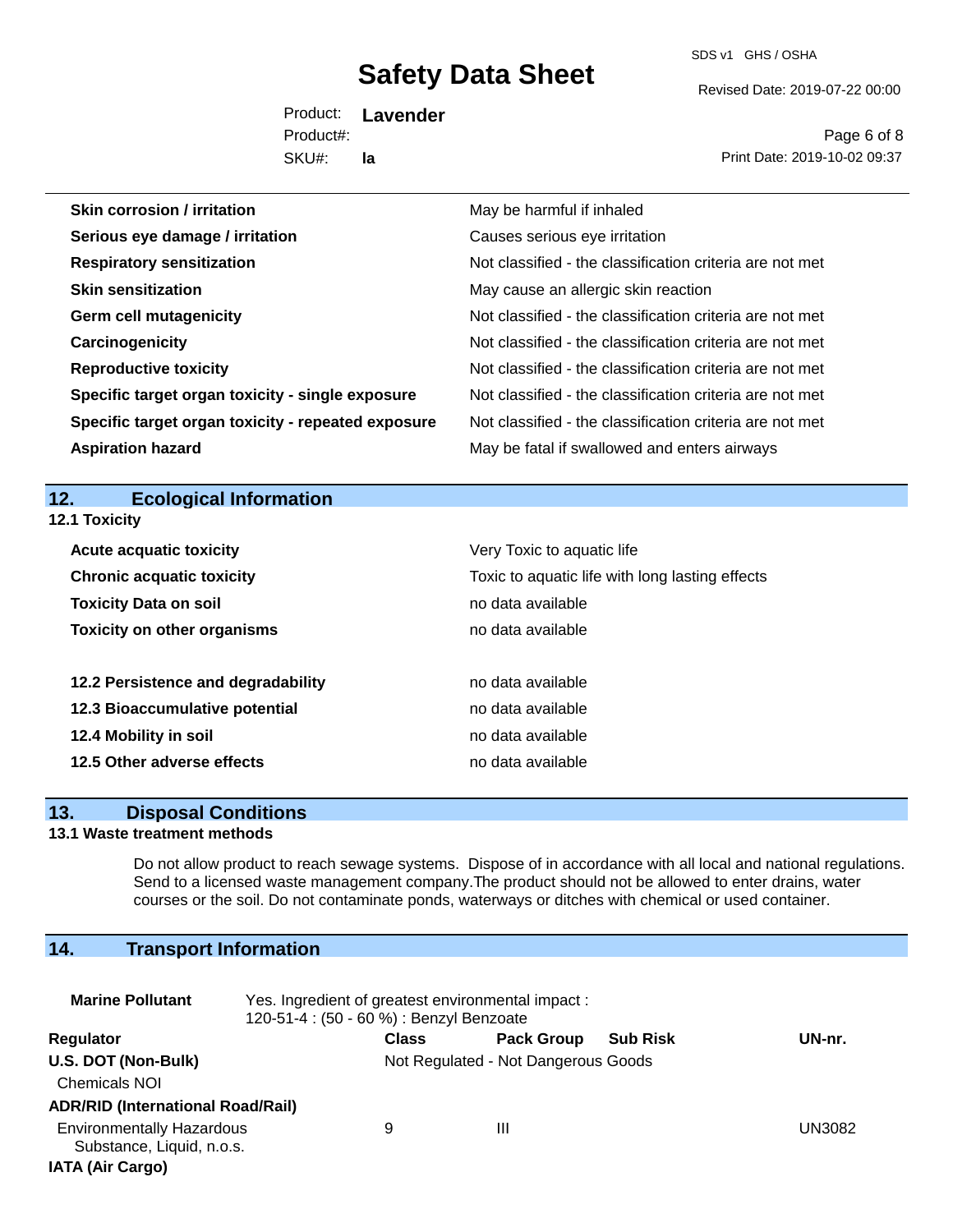SDS v1 GHS / OSHA

Revised Date: 2019-07-22 00:00

|                                                                                                                      | Product:  | <b>Lavender</b> |                                                 |                                                              |
|----------------------------------------------------------------------------------------------------------------------|-----------|-----------------|-------------------------------------------------|--------------------------------------------------------------|
|                                                                                                                      | Product#: |                 |                                                 | Page 7 of 8                                                  |
|                                                                                                                      | SKU#:     | la              |                                                 | Print Date: 2019-10-02 09:37                                 |
| <b>Environmentally Hazardous</b><br>Substance, Liquid, n.o.s.                                                        |           | 9               | III                                             | <b>UN3082</b>                                                |
| IMDG (Sea)                                                                                                           |           |                 |                                                 |                                                              |
| <b>Environmentally Hazardous</b><br>Substance, Liquid, n.o.s.                                                        |           | 9               | III                                             | <b>UN3082</b>                                                |
| 15.<br><b>Regulatory Information</b><br><b>U.S. Federal Regulations</b><br><b>TSCA (Toxic Substance Control Act)</b> |           |                 |                                                 | All components of the substance/mixture are listed or exempt |
|                                                                                                                      |           |                 |                                                 |                                                              |
| 40 CFR(EPCRA, SARA, CERCLA and CAA)<br><b>U.S. State Regulations</b>                                                 |           |                 |                                                 | This product contains NO components of concern.              |
| <b>California Proposition 65 Warning</b>                                                                             |           |                 | This product contains the following components: |                                                              |
| 123-35-3(NF 204-622-5 $\le$ 13 ppm                                                                                   |           |                 | beta-Myrcene (Natural Source)                   |                                                              |
| <b>Canadian Regulations</b>                                                                                          |           |                 |                                                 |                                                              |
| <b>DSL</b>                                                                                                           |           |                 | 100.00% of the components are listed or exempt. |                                                              |
| 16.<br><b>Other Information</b>                                                                                      |           |                 |                                                 |                                                              |
|                                                                                                                      |           |                 |                                                 |                                                              |

#### **GHS H-Statements referred to under section 3 and not listed in section 2**

| H226 : Flammable liquid and vapour            | H302 : Harmful if swallowed                                    |  |  |  |
|-----------------------------------------------|----------------------------------------------------------------|--|--|--|
| H316 : Causes mild skin irritation            | H317 : May cause an allergic skin reaction                     |  |  |  |
| H320 : Causes eye irritation                  | H401 : Toxic to aquatic life                                   |  |  |  |
| H402 : Harmful to aquatic life                | H410 : Very toxic to aquatic life with long lasting<br>effects |  |  |  |
| Total Fractional Values                       |                                                                |  |  |  |
| (TFV) Risk                                    | Risk<br>(TFV).                                                 |  |  |  |
| (94.77) Acute Toxicity Inhalation, Category 5 | (64.67) Aquatic Chronic Toxicity, Category 3                   |  |  |  |
| (11.14) Sensitization, Skin, Category 1B      | (6.47) Aquatic Chronic Toxicity, Category 2                    |  |  |  |
| (4.04) Skin Corrosion/Irritation, Category 3  | (3.86) Skin Corrosion/Irritation, Category 2                   |  |  |  |
| (2.70) Aquatic Chronic Toxicity, Category 4   | (2.62) Aquatic Acute Toxicity, Category 1                      |  |  |  |
| (2.45) Acute Toxicity Oral, Category 5        | (1.75) Eye Damage/Eye Irritation, Category 2A                  |  |  |  |
| (1.48) Acute Toxicity Dermal, Category 5      | (1.08) Aspiration Hazard, Category 1                           |  |  |  |
|                                               |                                                                |  |  |  |

#### Remarks

This safety data sheet is based on the properties of the material known to WellingtonFragrance at the time the data sheet was issued. The safety data sheet is intended to provide information for a health and safety assessment of the material and the circumstances, under which it is packaged, stored or applied in the workplace. For such a safety assessment Wellington Fragrance holds no responsibility. This document is not intended for quality assurance purposes.